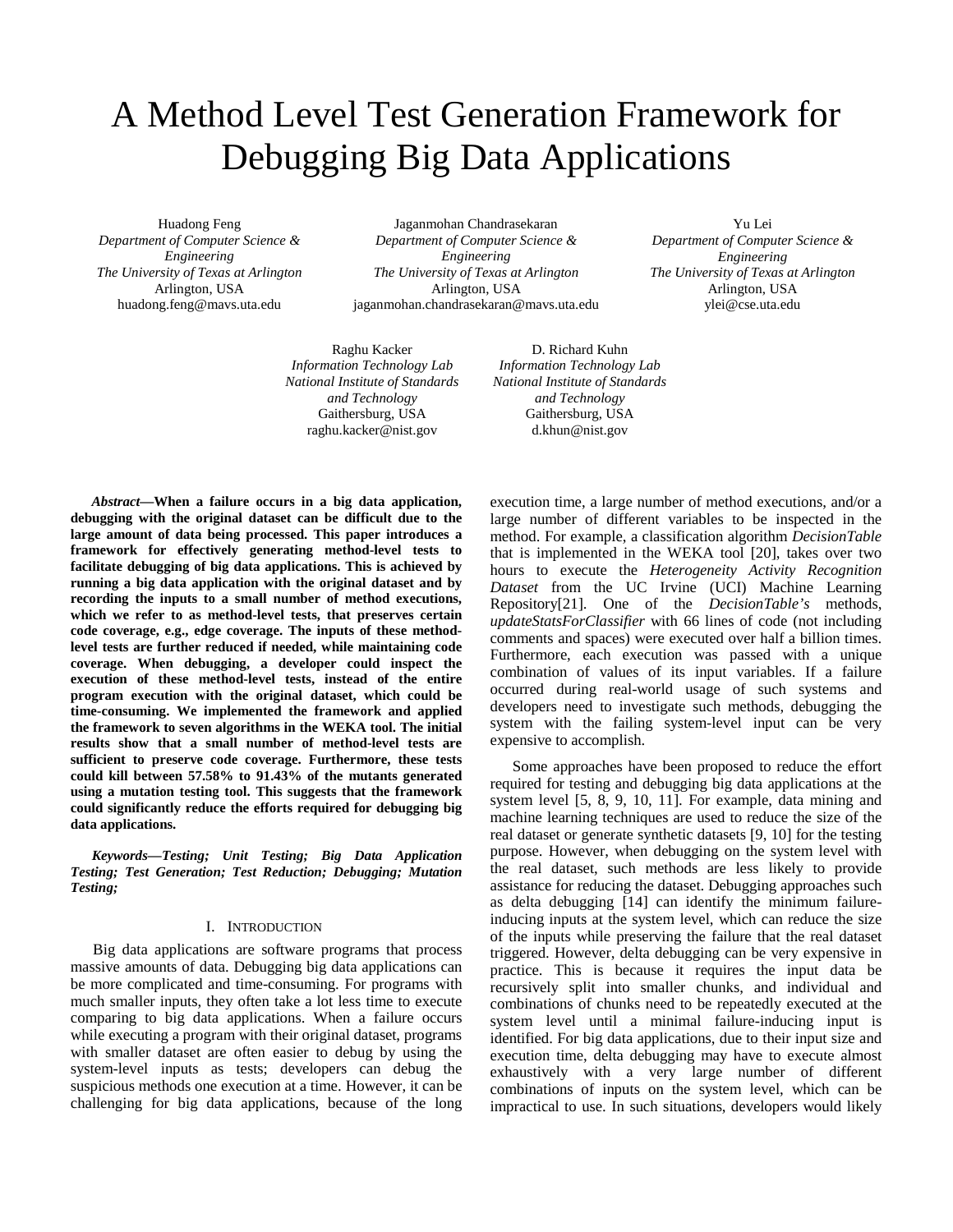have to randomly debug some method executions or just by guessing to investigate the suspicious methods. Providing developers a small set of simpler method executions that would likely be sufficient to trigger the fault they are looking for would give developers a big head start on the debugging, and could potentially save developers a lot of time and efforts.

Our approach consists of mainly two steps, generating method-level tests from a failed system-level execution while preserving a given code coverage, e.g., edge coverage [19], and reducing the size of the method-level tests using our binary reduction technique. The main idea is to evaluate each method execution based on specific coverage criteria, such as statement coverage, edge, node and different types of path coverage based on Control Flow Graph (CFG) [19], note that other coverage criteria, e.g., prime-path coverage[19], could also be used in our approach. We record the method executions as method-level tests when they cover any new coverage elements with respect to the chosen coverage criterion. So only the necessary method executions concerning the selected criterion will be executed later for debugging purposes instead of the entire system. Furthermore, we reduce the inputs of methodlevel tests with large collection typed variables using a binary reduction technique that is inspired by binary search, to select the minimal inputs that still preserve the coverage criterion covered by the originally recorded method-level tests. Based on the coverage criterion we choose, a much smaller set of method-level tests can effectively detect the fault that may have caused the failure observed at the system level.

Consider the *updateStatsForClassifier* method in the *DecisionTable* implementation. Recall that it consists of 66 lines of code. When the *DecisionTable* implementation was executed with the *Heterogeneity Activity Recognition Dataset* from the UC Irvine (UCI) Machine Learning Repository[21], the method was executed for 557,305,280 times. However, recording only three, five and nine method-level tests was sufficient to achieve the same edge, edge pair and edge set coverage as the original 557,305,280 method executions, with a mutant killing rate ranging from 86.07% to 86.89%. The edge, edge-pair, and edge-set coverage are defined in Section II-A. Mutation testing is defined in Section III-D. The framework we implemented will analyze and record necessary method executions at runtime with a relatively small overhead depending on the number of the method executions, and the size of the method-level inputs to be serialized. Our framework will significantly reduce the number of method executions that developers have to manually inspect while maintaining a high probability that the recorded method-level tests can detect potential fault(s) in the suspicious methods.

In our experiments, we selected seven methods from four machine learning algorithms that were implemented in WEKA using Java. The four machine learning algorithms from WEKA and two datasets from UCI dataset repository were selected based on the execution time and size of datasets. Method-level tests were recorded for these seven methods based on the edge coverage, edge-pair coverage, and edge set coverage. On average, 4.4 tests were recorded for edge coverage, 5.9 tests for edge-pair coverage, and 18.6 tests for edge-set coverage. While initially, the seven methods were executed from 191 to half a billion times. For some of the recorded method-level tests with large inputs, such as the previously mentioned *updateStatsForClassifier* method from the *DecisionTable* implementation. We further reduce the size of these large inputs using a binary reduction technique to select their minimal subset that preserves the same coverage elements the original recorded method-level test covers. The average input size for *updateStatsForClassifier* is reduce to 12.53 MB from 1269.76 GB. The efforts and time required from developers are further reduced using our binary reduction technique.

Moreover, the test effectiveness was evaluated using PITest (PIT) [24], a commonly used mutation testing tool. All 25 available mutant generators were enabled for mutant generation. When combining tests generated for the edge, edge-pair, and edge-set coverage, the mutant killing rate is ranging from 57.58% to 91.43%. The two methods *select\_working*\_*set* and *selectModel* with lowest mutant killing rate of 78.91% and 62.88% for their edge-set coverage tests are further investigated by comparing the mutation testing result differences between these two methods, and their original system-level execution.

We summarize the contribution of the paper as follows:

• We present a new framework to debug big data applications using method-level tests efficiently. When a failure occurs on the system level for big data applications, by utilizing different test effectiveness measurements, our framework can generate a small number of tests that are effective in detecting faults for debugging.

• We present a binary reduction technique that can effectively reduce the size of method-level tests and preserve the selected coverage elements, which further reduces the efforts and time required from developers for debugging.

• We implemented our framework and conducted experiments on seven methods from four different machine learning algorithms' implementations. The implementation currently requires manual code analysis and instrumentation of a few lines of code to record method-level tests. The code analysis and instrumentation can be later fully automated. Executing the recorded method-level tests have been fully automated.

The rest of the paper is organized as follows. Section II presents the details of our approach and implementation. The experimentation design and results are summarized in Section III. Section IV reviews the related works, and finally, Section V concludes this paper and our future work.

## II. APPROACH

Our approach consists of two major steps, recording method-level tests and reducing the size of the recorded tests. In this section, Section II-A presents our approach to recording method-level tests based on a given coverage criterion. Section II-B presents our approach to reducing the size the recorded tests.

# *A. Record Test*

Once a failure occurs, a developer typically identifies several suspicious locations based on his or her understanding about the program. Next, the developer could set up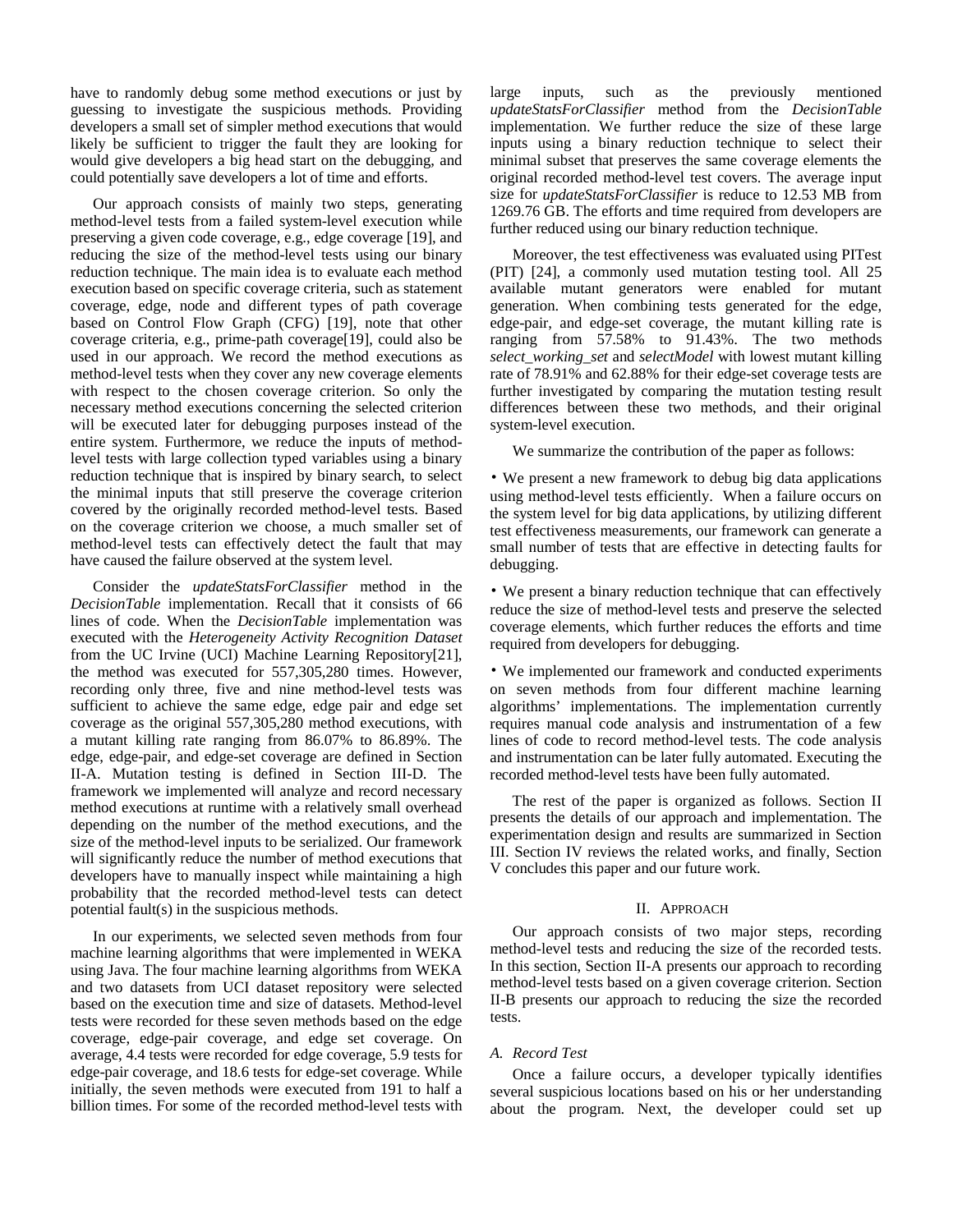breakpoints in these locations and then start the debugging process with the system-level inputs. The breakpoints allow the developer to inspect the program state during the debugging process. This approach may not be effective for big data applications. This is because when the dataset is large, a breakpoint may be executed for a large number of times before an incorrect program state is found, and each breakpoint has to be inspected manually.

In our approach, the developer first identifies suspicious methods, in a way that is similar to the identification of suspicious locations. Next, our approach runs the program with the original dataset and records, for each suspicious method, a small number of method executions, which we refer to as method-level tests, based on a specific coverage criterion. The method-level tests recorded for a given method achieve the same coverage criterion as the original dataset for the method. The developer can then debug each method with the recorded method executions, instead of a potentially large number of method executions. Since the same coverage criterion is satisfied, there is a high probability that debugging these recorded method-level tests would allow us to detect the fault that may have caused the failure observed at the system level.



Fig. 1. Recording Process at Runtime

After the developer identifies a list of suspicious methods to be recorded, we instrument these methods to capture the coverage elements that need to be covered for the selected coverage criterion. After instrumentation, our recording process at runtime is shown in Figure 1. While re-executing the failing system-level execution, each method execution of the suspicious methods is evaluated to determine whether it is significant based on the selected coverage criterion. A method execution is considered to be significant if it covers at least one new coverage element. When a method execution is deemed to be significant, its corresponding input for reproducing the method execution is recorded as a method-level test. Otherwise, the execution will continue until it reaches the next significant method execution.

In this paper, we will use edge coverage [19], edge-pair coverage [19], and edge-set coverage, as the coverage criteria based on Control Flow Graph (CFG) to determine if a given method execution is significant. A *CFG* is a representation, using graph notation, of all paths that might be traversed through a program during its execution, captures information about how the control is transferred in a program. In a CFG, each node in the graph represents a basic block, i.e. a sequence of consecutive statements with a single entry and a single exit point[19]. Such as shown in Figure 2. A directed edge[19] represents the control flow from one node to another. And a

path[19] is a sequence of nodes, where each pair of adjacent nodes is an edge. Note that when edge-set coverage is used, a method execution is considered significant if it covers a unique set of edges, i.e., no other method executions exactly cover the same set of edges. Also note that other coverage criteria, e.g., prime-path coverage [19], could also be used in our approach.



Fig. 2. Example of Control Flow Graph

To record method-level tests, three major tasks need to be accomplished, including instrumentation, method execution evaluation, and serialization. We further discuss the implementation of these tasks in the following subsections.

#### *1) Instrumentation*

We first analyze the source code based on the selected coverage criteria using Control Flow Graph (CFG). Instead of manually drawing CFG for each suspicious method, we used a tool called Atlas [23], which is an Eclipse plugin tool developed by EnSoft Corp. Atlas can automatically generate CFGs based on the source code of a selected method. The CFGs generated by Atlas uses each line of code as a basic block. This is different from the classical definition [19] that a basic block consists of a sequence of consecutive statements with a single entry and a single exit point. As an example, a simple method and its CFG generated using Atlas is shown in Figure 3. We modify the generated CFGs from Atlas by combining blocks that are in a consecutive sequence without inner branches. Doing so reduces the amount of instrumentation and thus the runtime overhead when executing the instrumented code. The red rectangle in Figure 3 marks the lines of code combined to be a basic block as we previously defined.



Fig. 3. Example of Modifying Generated Control Flow Graph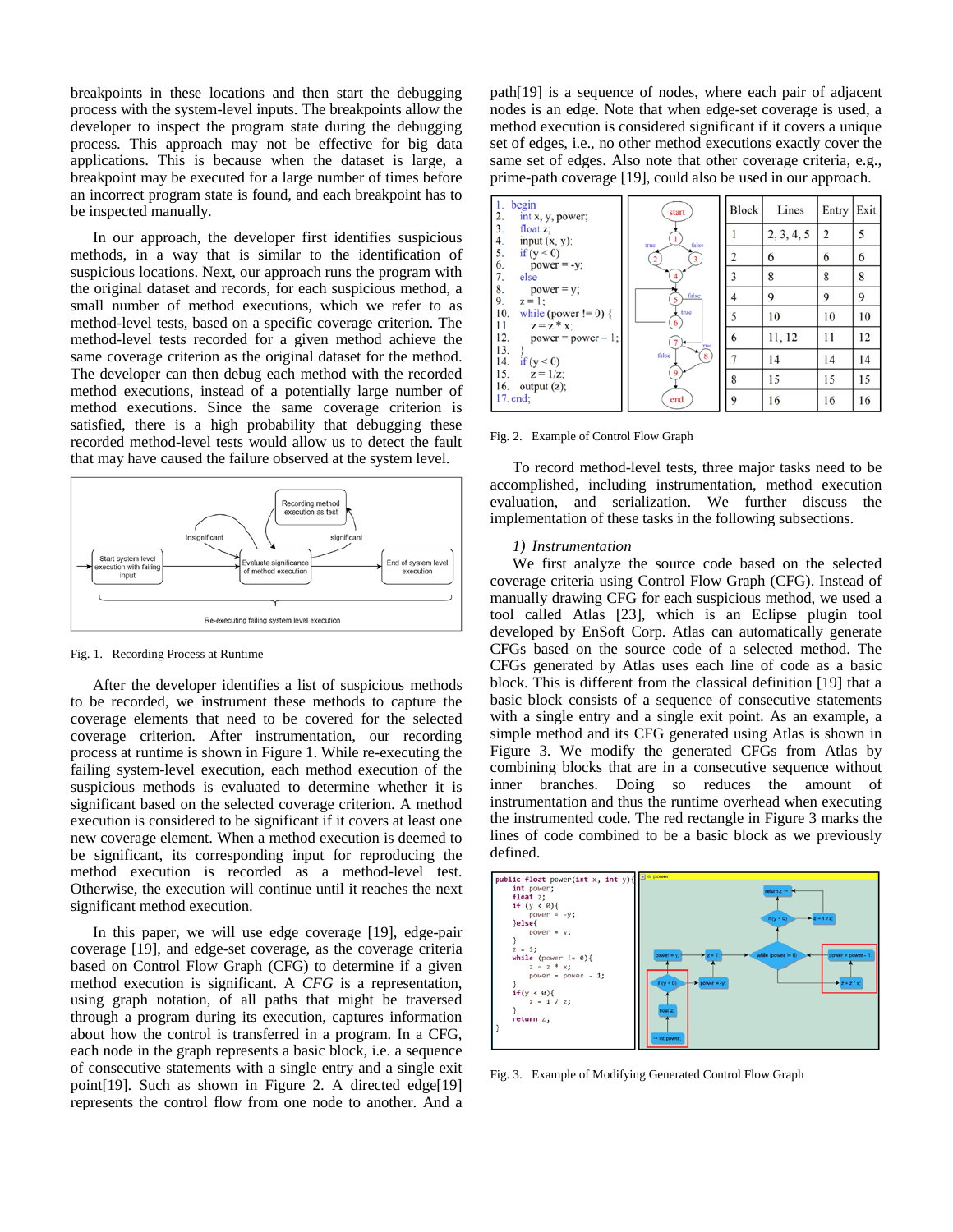Once we have the CFGs that represents the suspicious methods, we will instrument these methods by adding a few lines of code that invokes our recording program. Figure 4 shows an example of how our implementation instruments a sample method. The highlighted statements are extra code added by instrumentation. The code from line 3 to line 10 initializes the recording process. They are inserted at the beginning of the suspicious methods. The *ParaArray* contains the list of input parameters used for a method execution. The *ParaTypeArray* contains the object types of the input parameters, which are needed to reload the recorded inputs using Java Reflection. When recording a method execution, we record not only the input parameters, but also the object where the suspicious method was invoked from, to store the instance variables accessed during the execution as well. They are loaded into our system using the "*R.loadInputs(ParaArray, this);*" statement. The statement "*R.enterBlock(#number);*" is added before each basic block to record the index of the basic block when it is executed. Moreover, the statement "*R.endOfProcess();*" is added before each return statement or at the end of a method to notify our program a method execution is completed, and start the method execution evaluation process.

| $\mathbf{1}$            | public float power(int $x$ , int $y$ ) {                             |
|-------------------------|----------------------------------------------------------------------|
| $\overline{2}$          | //Insert @ Beginning Of Method                                       |
| $\overline{\mathbf{3}}$ | $RecondMethodException R = new RecordMethodException()$              |
| $\overline{4}$          | Object[] ParaArray = $\{x, y\}$ ;                                    |
| 5                       | $Class[] ParatypeArray =$                                            |
| 6                       | new Object() {}.getClass().getEnclosingMethod().getParameterTypes(); |
| $\overline{7}$          | String MethodName = this.getClass().getName() + "/" +                |
| 8                       | new Object() {}.getClass().getEnclosingMethod().getName();           |
| $\overline{9}$          | R.initializeProcess(MethodName, ParaTypeArray);                      |
| 10                      | R.loadInputs(ParaArray, this):                                       |
| 11                      | //Insert @ Beginning Of Each Block                                   |
| 12                      | R.enterBlock(0);                                                     |
| 13                      | int power;                                                           |
| 14                      | float z:                                                             |
| 15<br>16                | if $(y < 0)$ {<br>R.enterBlock(1);                                   |
| 17                      | $power = -y$ ;                                                       |
| 18                      | $\text{else}$                                                        |
| 19                      | R.enterBlock(2);                                                     |
| 20                      | $power = y$ ;                                                        |
| 21                      |                                                                      |
| 22                      | R.enterBlock(3);                                                     |
| 23                      | $z = 1$ ;                                                            |
|                         | while (power $!= 0)$ {                                               |
| $\frac{24}{25}$         | R.enterBlock(4);                                                     |
| 26                      | R.enterBlock(5);                                                     |
| 27                      | $z = z * x;$                                                         |
| 28                      | power = $power - 1$ ;                                                |
| 29                      |                                                                      |
| 30                      | R.enterBlock(4);                                                     |
| 31                      | $R.\enterBlock(6);$                                                  |
| 32                      | if $(y < 0)$ {                                                       |
| 33                      | R.enterBlock(7);                                                     |
| 34                      | $z = 1 / z;$                                                         |
| 35                      | Y                                                                    |
| 36                      | R.enterBlock(8);                                                     |
| 37                      | //Insert @ Before Each Return or End of Method                       |
| 38                      | R.endOfProcess();                                                    |
| 39                      | return z:                                                            |
| 40 }                    |                                                                      |
|                         |                                                                      |

#### Fig. 4. Example of Instrumentation

Recording basic block indexes with multiple entrances at runtime requires different instrumentation as we previously described. As the example shown in Figure 4, lines 25 to 26 and lines 30 to 31 are the extra codes added for recording the basic block contains line 24. To record the basic block indexes correctly for basic blocks with multiple entrances such as for *while* loop, *for* loop, *else if*, and *switch* statements, etc., we are inserting the "*R.enterBlock(#number);*" statement before its descendants' "*R.enterBlock(#number);*" statement based on the CFG to capture every exercise of such blocks.

## *2) Method Execution Evaluation*

In our program, we temporarily store the covered edges, edge-pairs, and edge-set for each method execution. We consider a method execution to be significant, and thus record the execution as a method-level test if it covers any edges, edge-pairs or edge-set that have not been covered before. Note that we check for uncovered edges first for each method execution. This is because if a method execution covers any edges that have not been covered before, it must cover some new edge-pair(s) and a new edge-set. The time complexity for evaluating each method executions is  $O(n^2)$  where n represents the number of coverage elements each method execution has to evaluate. For each method execution, each coverage element of the method execution will be compared to the list of the previously covered elements. If a method execution covers any new coverage element, the method execution will be recorded, and the newly covered elements will be added to the list.

## *3) Serialization*

Once a method execution is determined to be significant, we will record the inputs of the method execution using serialization. Serialization is generally an expensive process, especially for the built-in serialization method that Java provides. There are other tools [27] developed by third-parties for serializing Java objects at a much faster speed such as serializing Java objects into JSON, XML files. However, many of these alternative serialization methods have some limitations. For example, some serialization methods [27] do not work when objects contain circular references or there is no constructor. Java default serialization does guarantee that if a class implements Serializable, its objects can be correctly serialized and deserialized. We used a tool called FST [25] that can be ten times faster [25]. In our experiments, FST performed significantly faster than Java built-in serialization. Furthermore, FST is the only alternative tool that can correctly serialize and deserialize all the objects in the subject programs used in our experiments.

After using FST to improve the performance of our test recording, there is still a situation where we experience significant overhead. To ensure an exact copy of the inputs is created, we perform deep copy on objects by serializing and deserializing the object. Most of the stored inputs will not end up become recorded after the evaluation of method executions. Much of the time spent to store deep copied objects are unnecessary. And these unnecessary time can be huge when a method takes large inputs, and/or been executed for a large number of times. We store and perform deep copy on inputs is because the value of an input object could potentially change during a method execution, especially for void methods that operate on instance variables, we need to store the inputs of the method execution before the execution starts. For *buildClusterer* and *EM\_Init*, this recording approach took less than 18% overhead to the original system-level execution, and the recording can be completed by executing the entire program once. However, the overhead can be as high as 7 to 30 times the original system-level execution time for recording tests of the other five selected methods. In such cases, our solution is recording the method-level tests by executing the entire system twice. In the first execution, we will not store any inputs. Instead, we only record the ID of a significant method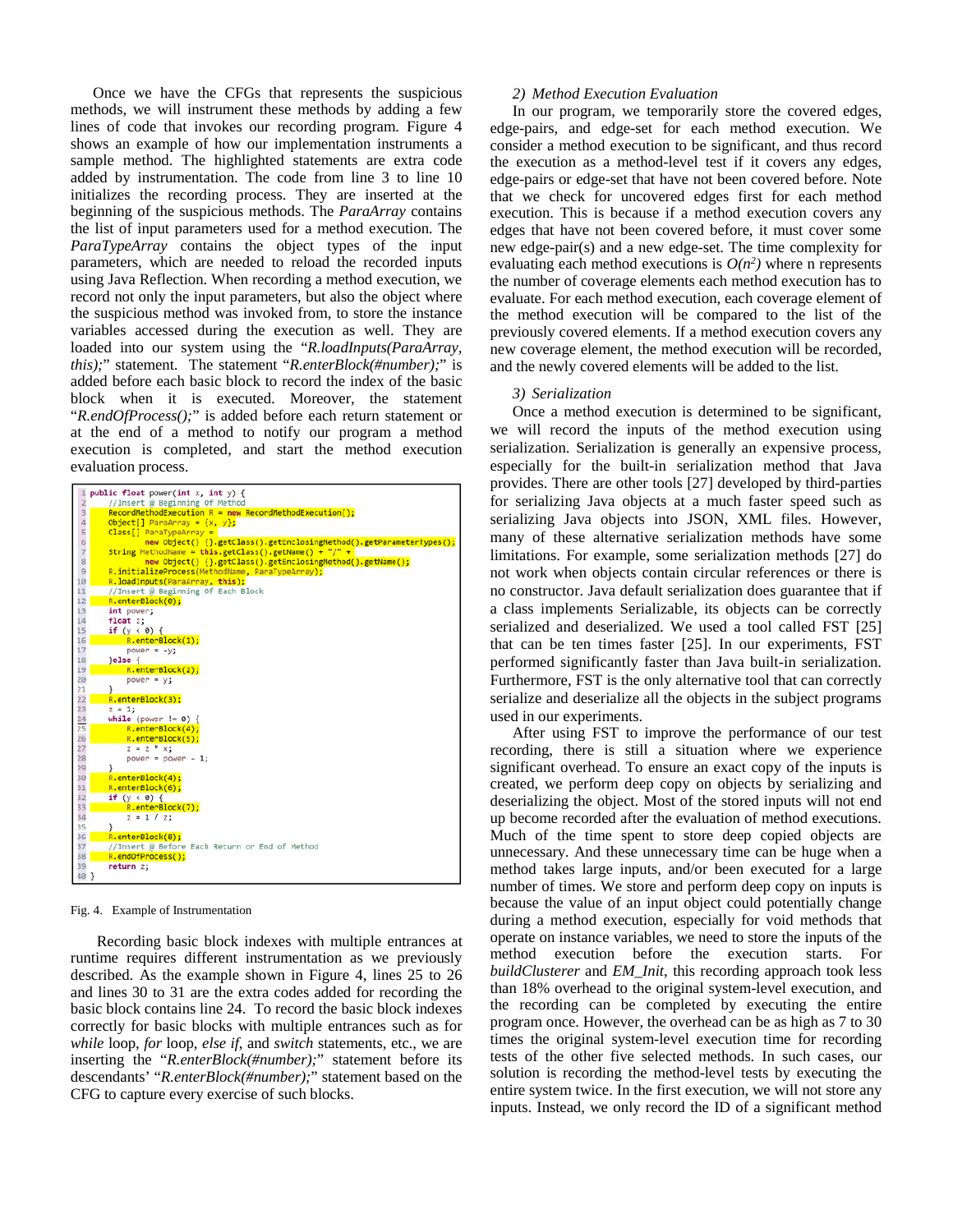execution. In the second execution, we only serialize the selected method executions to store their inputs as methodlevel tests. Doing so can significantly reduce the runtime overhead in cases where a method takes large inputs or is being executed for a large number of times. In our experiments, the overhead was reduced to near in average 2.5 times the original system-level execution from 7 to 30 times for five of our selected methods.

# *B. Test Reduction*

While the recorded method-level tests can be used for debugging, these tests in some case consist of very large inputs. For example, for three (*selectModel*, *updateStatsForClassifier*, *cutPointsForSubset*) of the selected methods during our experiments, we recorded a total of 35 method-level tests. Their inputs have the average size of 1.45GB, and total over 50GB. Executing these tests can take a lot of time. And breakpoints in loop statements can be executed for a large number of times. These inputs are large mostly due to the fact that they contain large collection typed variables. Such as for the above mentioned three methods, they all have *Instances* typed (Implements *Collection*) variables that contain instances from the original dataset for processing. Some of the recorded data could potentially be reduced while still reproducing the method execution and preserve the coverage elements. The reduction can further reduce the waiting time for loading the tests, and the debugging efforts required from developers. Our binary reduction technique is inspired by the commonly used binary search technique. For each recorded method-level test, we divide its collection typed input variables into halves. Next, we take each half and other non-collection typed inputs and re-execute them with the suspicious method. We then check whether a half can preserve the originally covered coverage elements. If one of the halves does preserve all the coverage elements, we will continue dividing it into halves and check for the coverage elements repeatedly, until the minimal subset of the collection variables that can preserve the coverage elements are identified. Note that when preserving the coverage during reduction, we are preserving the exact covered elements of edge coverage, edge-pair coverage, and edge-set coverage.

We implemented the initial working prototype of our framework in Java with around 800 lines of code to work with applications implemented in Java. Minor efforts are required from developers to instrument the suspicious method's source code. After instrumentation, the recording process has been automated. The reduction approach requires developers to identify the large collection typed input variables. In the end, the reloading of the recorded and reduced method-level tests has been automated for debugging. The currently implemented coverage criteria are the edge, edge-pair, and edge-set coverage. The experiments we conducted to evaluate our framework will be shown in the next section.

# III. EXPERIMENTS

In this section, we discuss how we conducted our experiments and present the experiment results. In Section III-A, we discuss how we selected datasets, applications, and methods to be used for our experiments. Section III-B presents

the statistics of the recorded method-level tests. Section III-C presents the statistics of the reduced method-level tests. Section III-D presents how we used a mutation testing tool and the results of our mutation testing for both the recorded tests, and the reduced tests. And finally, Section III-E presents the performance analysis of our framework. All the source code, generated graphs, recorded method-level tests, reduced method-level tests and mutation reports are openly available at [https://www.dropbox.com/sh/3k4kjwqjpa9i2qv/AAAkeYYNa](https://www.dropbox.com/sh/3k4kjwqjpa9i2qv/AAAkeYYNaQOVfT9WGe4OUp_Pa?dl=0) [QOVfT9WGe4OUp\\_Pa?dl=0](https://www.dropbox.com/sh/3k4kjwqjpa9i2qv/AAAkeYYNaQOVfT9WGe4OUp_Pa?dl=0) for review. The machine we used for our experiment is a workstation with two Xeon E5- 2630V3 8 core CPUs @ 2.40GHz, 64GB DDR4 2133 MT/s memory, and a Samsung 850 EVO 500GB SSD.

# *A. Subjects*

To evaluate our framework in everyday real-world challenging situations for debugging big data applications, we have the following criteria to follow when selecting our subject datasets, applications, and methods.

- To produce experiment results that reflect real-world situations, our evaluation should be done with real-world datasets and applications.
- To reflect situations where big data applications take a long time to execute, the execution time of the candidate datasets with corresponding candidate applications should be more than one hour.
- To reflect situations where the significant methods are extensively executed, candidate methods should be executed for at least 100 times.
- To reflect the higher complexity of big data applications' and have a larger code sample to conduct coverage experiments on, candidate methods should have at least 30 lines of code covered by the original system-level execution.
- Total of at least five methods should be used for the experiments.

| Algorithm                    | <b>Execution time for Phones_gyroscope</b><br><b>Dataset</b> |  |  |  |  |  |
|------------------------------|--------------------------------------------------------------|--|--|--|--|--|
| Apriori                      | N/A (Cannot handle Numeric Attributes)                       |  |  |  |  |  |
| DecisionTable                | $9,559$ seconds $(2.66$ Hours)                               |  |  |  |  |  |
| EM                           | Unable to finish within 24 hours                             |  |  |  |  |  |
| <b>HierarchicalClusterer</b> | OutOfMemoryError                                             |  |  |  |  |  |
| J48                          | $6,357$ seconds $(1.77$ Hours)                               |  |  |  |  |  |
| LibSVM                       | Unable to finish within 24 hours                             |  |  |  |  |  |
| LinearRegression             | N/A (Cannot handle multi-valued nominal<br>class)            |  |  |  |  |  |
| MakeDensityBasedClusterer    | 191 seconds                                                  |  |  |  |  |  |
| RandomTree                   | 577 seconds                                                  |  |  |  |  |  |
| SimpleKMeans                 | 301 seconds                                                  |  |  |  |  |  |

TABLE I. ALGORITHM EXECUTION TIME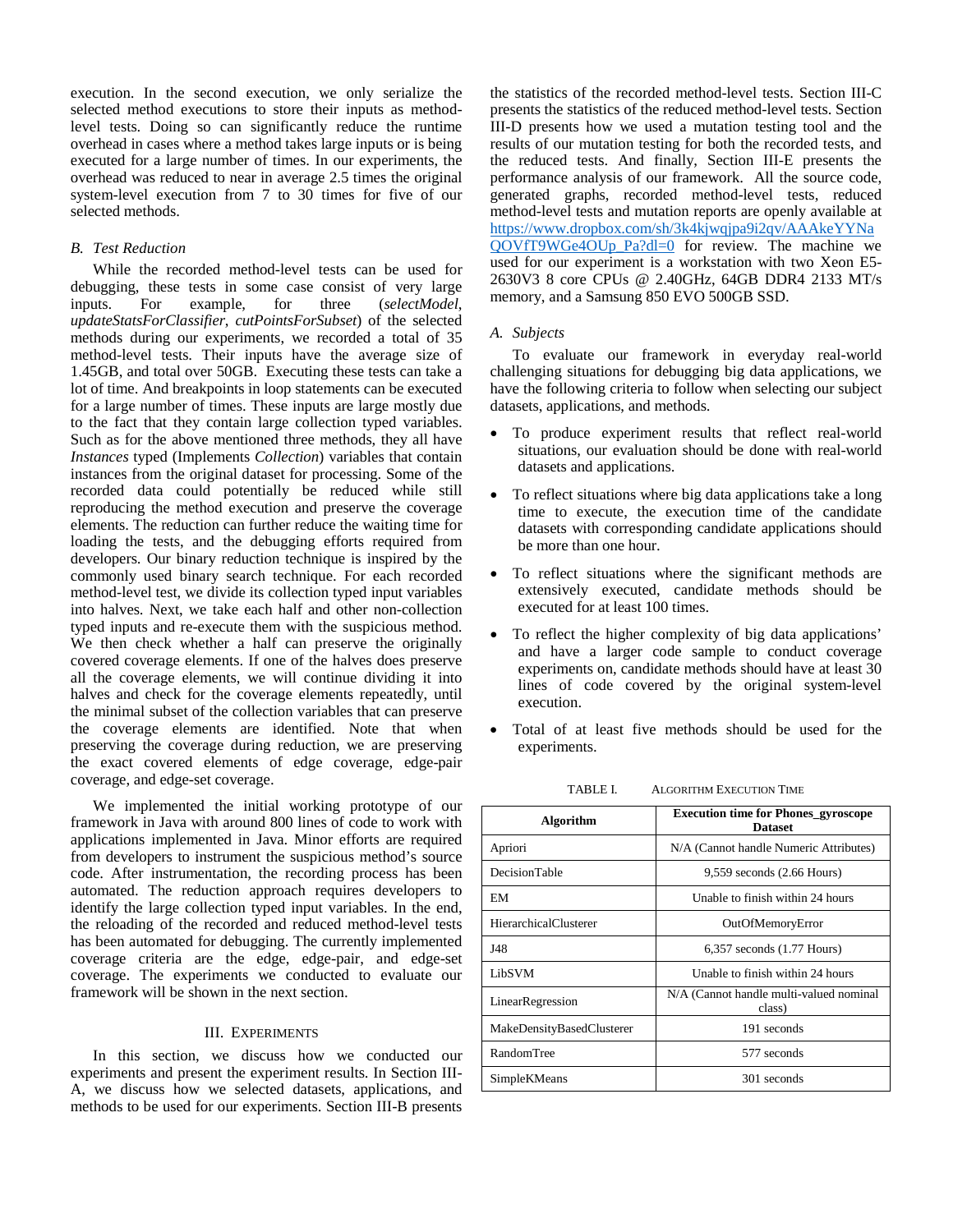Based on the above criteria, we first randomly selected ten algorithms' implementations from the WEKA tool, a collection of machine learning algorithms for data mining tasks, which is used in real-world by many data analysts. Next, we selected one collection of dataset with the largest number of instances(Collected on 08/18/2018) from the UCI Machine Learning Repository that consists of 440 real-world collected datasets as a start. The selected collection of dataset *Heterogeneity Activity Recognition* contains four CSV files for four different types of devices with a total of 43,930,257 instances and 16 attributes. The Heterogeneity Activity *Recognition* collection has the data type of multivariate and time-series and has the attribute type of real numbers. The dataset is applicable for both classification and clustering in default. Among the four CSV files, the largest CSV file *Phones\_gyroscope* dataset of 1.38GB is used to be executed against the ten randomly selected algorithms to see how long the execution time is. The randomly selected ten algorithms and their execution time are shown in Table I. Note for *HierarchicalClusterer* implementation, we have tried to increase the Java heap space to 60GB using JVM argument *"- Xmx60g.*" However, it still fails with "*OutOfMemoryError*" message.

TABLE II. SELECTED METHOD INFORMATION

| Method                   | <b>Algorithm</b> | # of<br>Covered<br>Lines of<br>Code | # of<br><b>Total</b><br>Lines<br>of<br>Code | # of<br><b>Execution</b><br><b>Count</b> |
|--------------------------|------------------|-------------------------------------|---------------------------------------------|------------------------------------------|
| buildClusterer           | EM               | 115                                 | 165                                         | 1,910                                    |
| cutPointsForSubset       | DecisionTable    | 62                                  | 64                                          | 29,564                                   |
| EM Init                  | EM               | 47                                  | 53                                          | 191                                      |
| handleNumericAttribute   | J48              | 51                                  | 53                                          | 28,314                                   |
| select working set       | LibSVM           | 50                                  | 52                                          | 417.989                                  |
| selectModel              | J48              | 50                                  | 58                                          | 12,391                                   |
| updateStatsForClassifier | DecisionTable    | 46                                  | 66                                          | 557,305,280                              |

As shown in Table I, both the *DecisionTable* and *J48* implementation executing the selected dataset meets the execution time requirement, and we were able to select a total of five methods within the implementation of these two algorithms using the selection criteria we previously mentioned. However, the input parameter type for one of the selected method *getInstance* from *DecisionTable* is of type "*java.io.streamtokenizer*," which does not implement Java Serializable. Such types of variables will prevent us from recording its input without making further instrumentation that could potentially change the functionality of the method, which makes this method inapplicable to our experiments. For *EM* and *LibSVM* implementations, they do in fact meet the execution time requirement, but they are taking too long to execute the *Phones\_gyroscope* dataset for experimentation purpose due to our limited resources and time. We reduced the size of the *Phones\_gyroscope* dataset by dividing the dataset in half and continue to divide in half until the execution time for

*EM* and *LibSVM* are reduced to be near an hour. The reduced *Phones\_gyroscope* dataset for *EM* and *LibSVM* now has the size of 3.3 MB. *EM* will now take 5352 seconds (1.49 Hours) to execute and 4491 seconds (1.25 Hours) for *LibSVM*.

After two datasets (original *Phone\_gyroscope* dataset and the reduced dataset) and four algorithms' implementations (*DecisionTable*, *EM*, *J48*, *LibSVM*) have been selected, we used EclEmma [26], a Java code coverage tool for Eclipse, to identify the methods with more than 30 lines of code(without comments and spaces) covered by the original system-level execution. A total of seven methods are selected based on the selection criteria we discussed previously. The selected methods and their information are shown in Table II. These methods are then instrumented as previously described in Section II.

## *B. Recorded Method-Level Tests*

For our experiments, we have recorded method-level tests for all of the seven selected methods for preserving edge coverage, edge-pair coverage, and edge-set coverage of the original system-level execution. Some important information about the recorded method-level tests is shown Table III. Note that the code coverage column in Table III is for all three types of recorded tests, as well as the original failing systemlevel execution. This is because once all edges are preserved, all the code coverage will be preserved as well, and edge-pair coverage and edge-set coverage both subsume edge coverage.

Based on the results shown in Table III, we can see that only a small number of method-level tests is sufficient for preserving coverage for a suspicious method. When failures occur on a system level, recording method-level tests for the suspicious methods using our framework could potentially save developers a lot of time and efforts. The actual fault detection ability of our recorded method-level tests will be further evaluated using mutation testing in Section III-D.

#### *C. Reduced Method-Level Tests*

As shown in Table IV, while some of the tests have a reasonable size, three of the methods, *cutPointsForSubset*, *selectModel* and *updateStatsForClassifier* have significantly large inputs for their recorded method-level tests. While debugging with these tests is easier than debugging with dataset on a system level, loading and debugging these tests could still take some time. We will further reduce the size of these tests using our binary reduction approach that was discussed in Section II. In Table V, we compare the differences between the recorded method-level tests before and after they were reduced.

For size reduction, our binary reduction technique was able to reduce the input size of tests for five out of seven methods. Our result shows that the reduction amount is often above 95%. Most of the method-level tests can be reduced significantly while still preserving our selected coverage elements. While one of the tests for *selectModel* can be reduced to 1.7 KB from1.63 GB, some tests still have a fair amount of input data remaining, such as the reduction from 1.63GB to 37.22 MB for one of the tests of *cutPointsForSubset*. Furthermore, we wereunable to reduce any test inputs for two methods,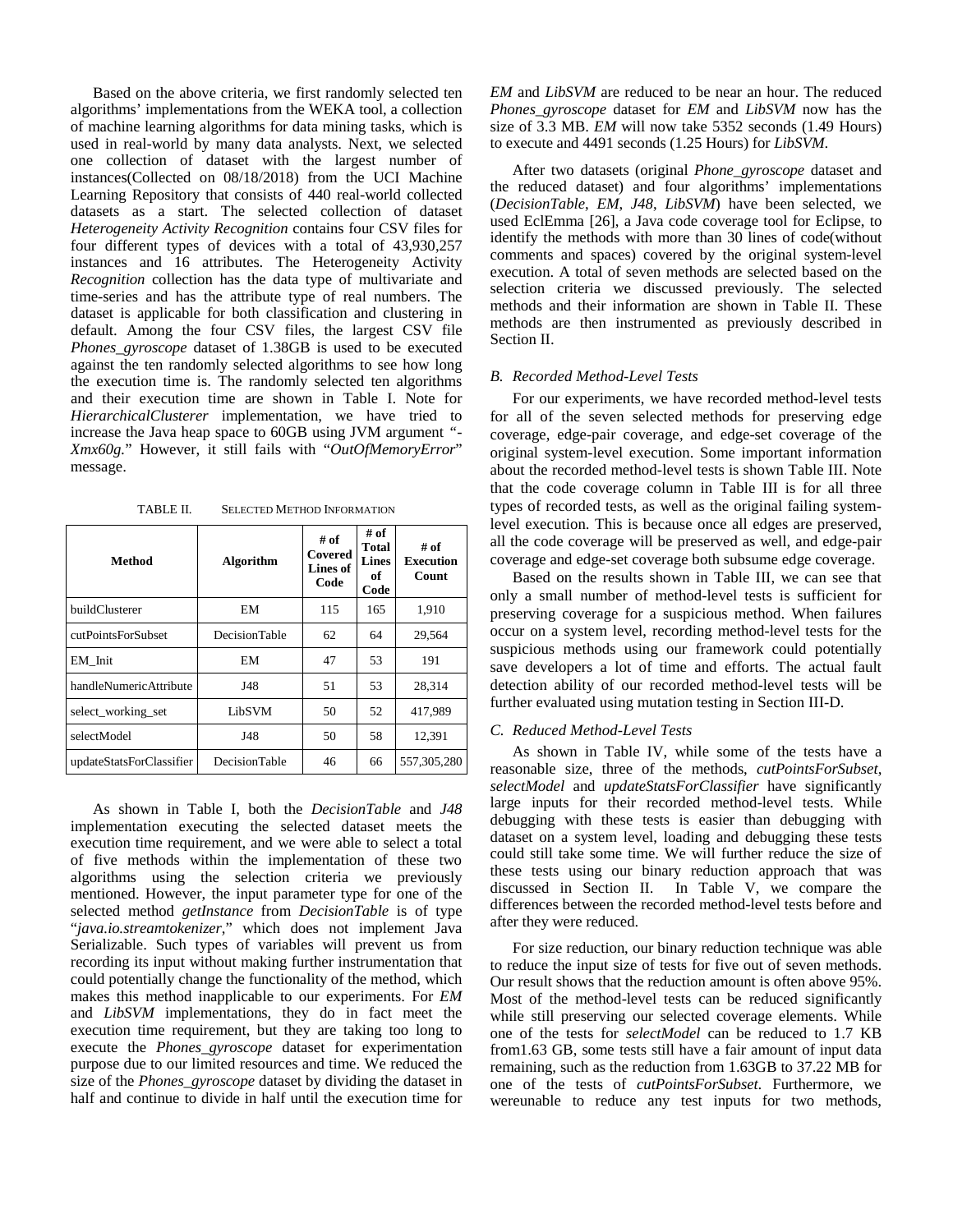| <b>Method</b>            | # of Tests<br>for Edge<br>Coverage | # of<br>Covered<br>Edges | # of Tests<br>for Edge-<br>Pair<br>Coverage | # of<br>Covered<br>Edge-<br>Pairs | # of Tests<br>for Edge-<br>Set<br>Coverage | # of<br><b>Combined</b><br><b>Recorded</b><br><b>Tests</b> | # of Original<br><b>Execution</b><br>Count | Code<br>Coverage | Total # of<br>Lines of<br>Code |
|--------------------------|------------------------------------|--------------------------|---------------------------------------------|-----------------------------------|--------------------------------------------|------------------------------------------------------------|--------------------------------------------|------------------|--------------------------------|
| buildClusterer           | 3                                  | 83                       | $\overline{4}$                              | 181                               | 3                                          | $\overline{4}$                                             | 1.910                                      | 69.70%           | 165                            |
| cutPointsForSubset       | 8                                  | 30                       | 9                                           | 64                                | 17                                         | 18                                                         | 29.564                                     | 96.88%           | 64                             |
| EM Init                  |                                    | 24                       | 3                                           | 55                                |                                            | 3                                                          | 191                                        | 88.68%           | 53                             |
| handleNumericAttribute   | $\overline{4}$                     | 32                       | 5                                           | 70                                | 33                                         | 33                                                         | 28.314                                     | 96.23%           | 53                             |
| select_working_set       | $\mathcal{L}$                      | 41                       | 11                                          | 111                               | 61                                         | 63                                                         | 417.989                                    | 96.15%           | 52                             |
| selectModel              | 5                                  | 35                       | 5                                           | 74                                | 6                                          | 6                                                          | 12.391                                     | 86.21%           | 58                             |
| updateStatsForClassifier | 3                                  | 26                       | 5                                           | 59                                | 9                                          | 11                                                         | 557,305,280                                | 69.70%           | 66                             |

TABLE III. RECORDED METHOD EXECUTION INFORMATION

| TABLE IV. | <b>TEST REDUCTION RESULT</b> |
|-----------|------------------------------|
|           |                              |

| <b>Method</b>            | Combined   | # of<br>Reducible                     | Average<br><b>Input Size (MB)</b> |                  | <b>Total</b><br><b>Input Size (MB)</b> |         | <b>Maximum</b><br><b>Input Size (MB)</b> |         | <b>Minimum</b><br><b>Input Size (MB)</b> |         | <b>Test Execution</b><br>Time (Seconds) |                |
|--------------------------|------------|---------------------------------------|-----------------------------------|------------------|----------------------------------------|---------|------------------------------------------|---------|------------------------------------------|---------|-----------------------------------------|----------------|
|                          | # of Tests | <b>Collection</b><br><b>Variables</b> |                                   | Recorded Reduced | <b>Recorded</b>                        | Reduced | <b>Recorded</b>                          | Reduced | <b>Recorded</b>                          | Reduced | <b>Recorded</b>                         | <b>Reduced</b> |
| buildClusterer           | 4          |                                       | 3.18                              | 3.18             | 12.75                                  | 12.75   | 3.23                                     | 3.23    | 3.16                                     | 3.16    | 5s                                      | 5s             |
| cutPointsForSubset       | 18         | $\overline{2}$                        | 1628.16                           | 9.77             | 29306.81                               | 176.25  | 1628.16                                  | 37.22   | 1628.16                                  | 0.001   | 1836 s                                  | 5s             |
| EM Init                  | 3          |                                       | 4.71                              | 4.71             | 14.12                                  | 14.12   | 4.34                                     | 4.34    | 5.18                                     | 5.18    | 5s                                      | 5s             |
| handleNumericAttribute   | 33         |                                       | 54.00                             | 0.74             | 1781.76                                | 24.42   | 1300.48                                  | 1.75    | 0.0012                                   | 0.001   | 155 s                                   | 2s             |
| select_working_set       | 63         | $\overline{c}$                        | 39.50                             | 0.08             | 2488.32                                | 5.04    | 41.9                                     | 0.29    | 1.83                                     | 0.002   | 176s                                    | 1 s            |
| selectModel              | 6          | $\overline{2}$                        | 1392.64                           | 0.02             | 8357.04                                | 0.11    | 1628.16                                  | 0.01    | 1320.96                                  | 0.001   | 682 s                                   | 1 s            |
| updateStatsForClassifier | 11         |                                       | 1269.76                           | 12.53            | 13967.34                               | 138.06  | 1269.76                                  | 44.86   | 1269.76                                  | 0.51    | 875 s                                   | 3s             |

*buildClusterer* and *EM\_Init*. We further investigated this by looking into how the collection typed input variables are accessed and used. We noticed mainly three different scenarios that may have contributed to our results.

The first scenario is when a collection variable is partially used as inputs. When the partially accessed instances are in a consecutive sequence in the collection variable, or when only one instance is accessed, our binary reduction technique will reduce such collection variable to its minimal subset. However, if the accessed instances are spread across the collection variable, our binary reduction will not be able to identify only the accessed instances. Hence, the reduction may not be minimal, many unnecessary data based on the coverage elements may remain.

The second scenario is when the collection variable is accessed in branching statements, e.g. for the tests recorded for *buildClusterer* and *EM*\_*Init*. The collection variables identified for these two methods were used at a few, branching statements and passed to other methods that return value to the execution as well. In this situation, maintaining the exact coverage elements can be difficult to achieve for our binary reduction technique.

The third scenario is when the collection variable is not accessed at all. In our implementation, to reproduce method executions precisely, we record both the parameters passed to the method and the object where the method was invoked from, ensuring all possible inputs are recorded. However, not all recorded information is used as inputs, such as for some instance variables of the object where the method was invoked from. In this situation, our binary reduction technique may be able to reduce un-accessed collection variables to empty, while still preserving the coverage elements.

The first and second scenario can potentially use delta debugging [14] or preserving superset of the coverage elements to further the reduction. However, delta debugging could significantly increase the reduction overhead, and preserving superset of the coverage elements may lose or introduce some coverage elements that could potentially have large impact on the reduced method-level test. For the third scenario, we can implement systematic static analysis in the future to help our framework identify and record only the necessary inputs for reproducing method executions.

For time reduction, many of the recorded set of methodlevel tests are now taking seconds instead of minutes after the binary reduction. The loading time of these tests is significantly reduced. When debugging with these reduced tests, not only the tests will be short and easier to debug, the waiting time is also easy to manage.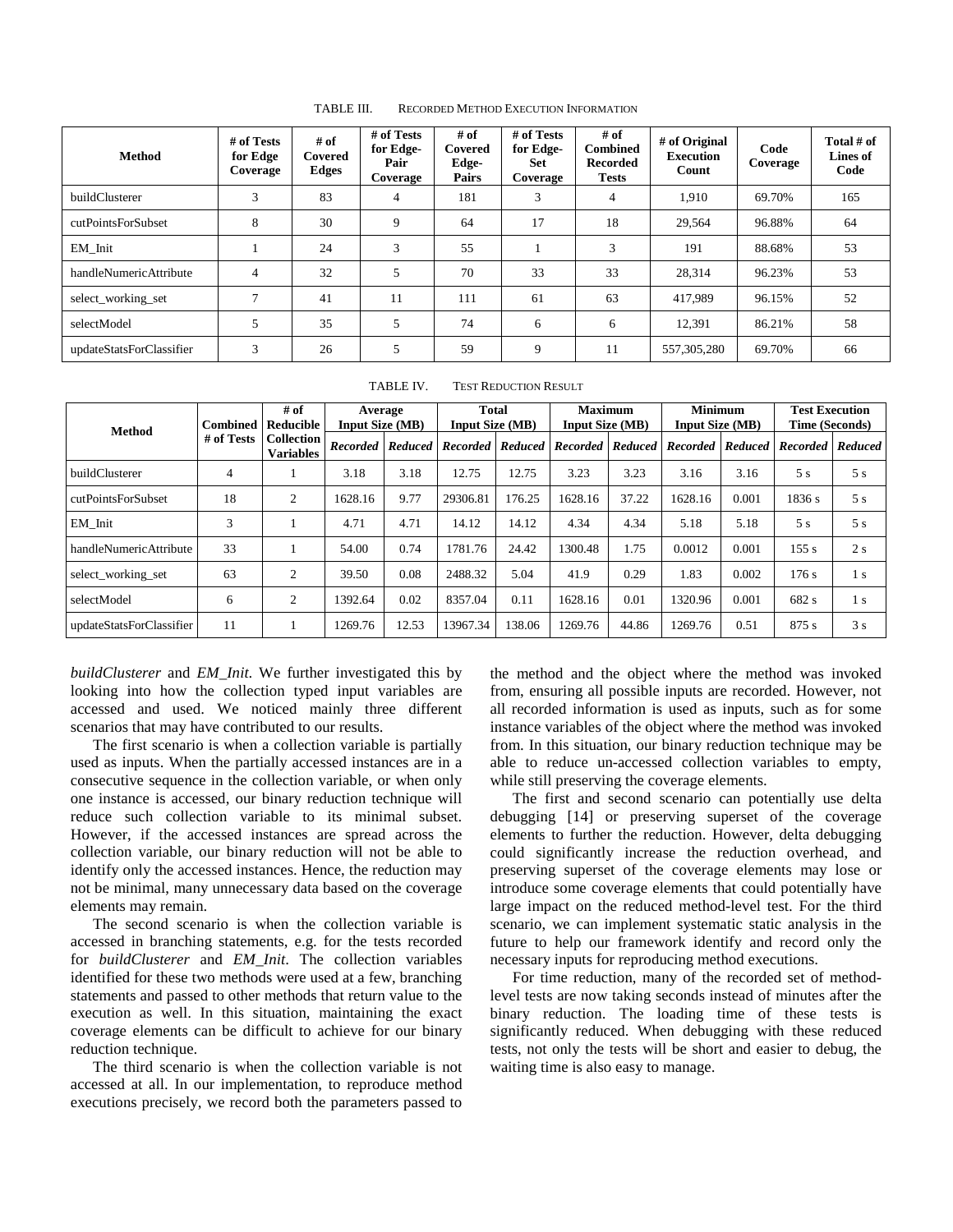| <b>Method</b>            |                 | <b>Edge Coverage</b><br><b>Mutant Killing Rate</b> |                 | <b>Edge-pair Coverage</b><br><b>Mutant Killing Rate</b> |                 | <b>Edge-set Coverage</b><br><b>Mutant Killing Rate</b> |                 | <b>Combined</b><br><b>Recorded Tests</b><br><b>Mutant Killing</b><br>Rate |                 | Code<br>Coverage | Total<br># of<br><b>Lines</b> |
|--------------------------|-----------------|----------------------------------------------------|-----------------|---------------------------------------------------------|-----------------|--------------------------------------------------------|-----------------|---------------------------------------------------------------------------|-----------------|------------------|-------------------------------|
|                          | <b>Recorded</b> | Reduced                                            | <b>Recorded</b> | Reduced                                                 | <b>Recorded</b> | Reduced                                                | <b>Recorded</b> | Reduced                                                                   | Covered<br>Code |                  | of<br>Code                    |
| buildClusterer           | 79.18%          | 79.18%                                             | 79.18%          | 79.18%                                                  | 79.18%          | 79.18%                                                 | 79.18%          | 79.18%                                                                    | 269             | 69.70%           | 165                           |
| cutPointsForSubset       | 81.71%          | 81.1%                                              | 81.71%          | 82.32%                                                  | 85.98%          | 85.98%                                                 | 85.98%          | 85.98%                                                                    | 164             | 96.88%           | 64                            |
| EM Init                  | 87.25%          | 87.25%                                             | 87.25%          | 87.25%                                                  | 87.25%          | 87.25%                                                 | 87.25%          | 87.25%                                                                    | 102             | 88.68%           | 53                            |
| handleNumericAttribute   | 89.29%          | 88.57%                                             | 90.71%          | 90.71%                                                  | 91.43%          | 91.43%                                                 | 91.43%          | 91.43%                                                                    | 140             | 96.23%           | 53                            |
| select_working_set       | 71.88%          | 75%                                                | 73.44%          | 75%                                                     | 75%             | 78.91%                                                 | 75%             | 78.91%                                                                    | 128             | 96.15%           | 52                            |
| selectModel              | 57.58%          | 57.58%                                             | 57.58%          | 57.58%                                                  | 62.88%          | 62.88%                                                 | 62.88%          | 62.88%                                                                    | 132             | 86.21%           | 58                            |
| updateStatsForClassifier | 86.07%          | 81.15%                                             | 86.07%          | 84.43%                                                  | 86.89%          | 86.07%                                                 | 86.89%          | 86.89%                                                                    | 122             | 69.70%           | 66                            |
| Average                  | 79.00%          | 78.55%                                             | 79.42%          | 79.49%                                                  | 81.23%          | 81.67%                                                 | 81.23%          | 81.79%                                                                    |                 |                  |                               |

TABLE V. MUTATION TESTING RESULT

# *D. Mutation Testing*

For mutation testing, we used PITest (PIT) [24], a mutation testing system for Java, to evaluate the fault detection effectiveness of our recorded method-level tests. In PIT, different types of faults (or mutants) are automatically seeded into the source code. Each mutation (A mutated version of source code) contains only one fault and is executed against the unit tests that developers provide.

Mutation testing requires the provided unit tests to be passing tests. This because only when the mutant's output differs from the expected output, a mutant is said to be killed. In our experiments, when a method-level test is executed, we record the outputs as the expected output for mutation testing purpose. The output for each test contains not only the returned object if there is one, but also the object where the method was invoked from and the input parameters of the method. This is because the values of these parameters and the object where the method was invoked from could change as well and should be considered as part of the output. PIT provides a total of 25 different mutators to mutate different type of code. When conducting mutation testing, we have enabled all 25 mutators in PIT for generating mutants in our selected methods. PIT also provide an option to set a timeout factor for executing each test against each mutant; the default is 1.25 times the original test execution time. We increased the timeout factor to 10 times the original execution time, to avoid false positives killing of mutants. This is because a timed-out mutant is also considered as a killed mutant. We have also increased the Java heap size to 60GB and stack size to 128MB using JVM configuration in PIT, to avoid false positive killing of memory error mutants.

Table V shows the mutation testing result of our recorded and reduced method-level tests. Please note that PIT currently does not support the mutant generation of only covered statements. If a mutant is located at a statement that was not covered by the test, the mutant will not be exercised, hence will not be killed. Such mutants will not be considered in our experiments. This is because if a mutant is not exercised by our recorded tests, it is also not exercised by the original system-level execution. The total number of mutants generated for each selected method in Table V are calculated manually which consist of only exercised mutants by our tests.

For recorded method-level tests without reduction shown in Table V, we can see that most of the recorded tests for different methods and coverage criteria have a high mutant killing rate. Even without comparing to the original systemlevel execution, with a small number of tests, the tests show high effectiveness in detecting potential faults that could occur in the selected methods. Five out of seven selected methods have tests with over 80% of mutant killing rate. The average mutant killing rate across seven methods are around 80% for all four different sets of tests that achieves edge coverage, edge-pair coverage, edge-set coverage, and these three combined. This indicates the method-level tests generated using our framework can effectively help developers to debug and find faults they are looking for, while significantly reducing the time and efforts required from developers for debugging.

For reduced method-level tests, their mutant killing rates are nearly the same as their original recorded tests. With differences no larger than 5% of their original killing rate. We even see some cases with increased mutant killing rate, such as for the edge-pair coverage of method "*cutPointsForSubset*". This is likely due to some coverage elements other than our selected coverage criteria were introduced to the reduction of the method-level tests. The mutation testing results of the reduce tests show that even after a significant amount of inputs are reduced, if the coverage elements are preserved, the fault detecting effectiveness of the original method-level tests can still be preserved. Our binary reduction technique on method-level tests can further help developers to reduce efforts for debugging while maintaining the debugging effectiveness of the method-level tests.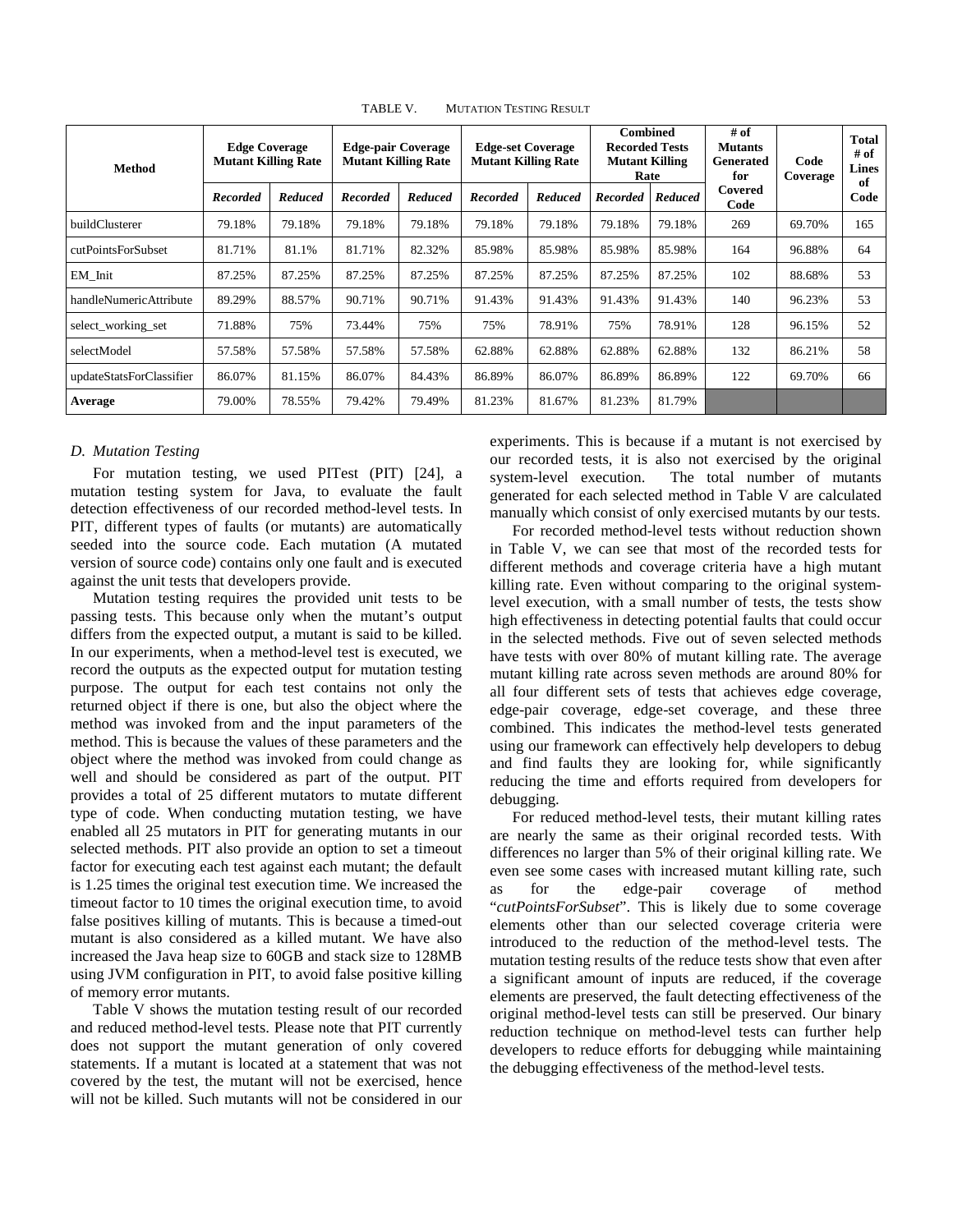TABLE VI. SYSTEM-LEVEL MUTATION TESTING

| Method             | <b>Algorithm</b> | # of Mutants<br>Killed by<br><b>System-Level</b><br><b>Execution</b> | # of<br>Propagatable<br><b>Mutants Killed</b><br>by Combined<br><b>Method-Level</b><br><b>Tests</b> |
|--------------------|------------------|----------------------------------------------------------------------|-----------------------------------------------------------------------------------------------------|
| select working set | LibSVM           | 58                                                                   | 51                                                                                                  |
| selectModel        | J48              |                                                                      | 56                                                                                                  |

We also investigated the two methods *select\_working\_set* and *selectModel* with the lowest mutant killing rate by comparing their results to the mutation testing results of their system-level execution. We have planned on comparing all recorded method-level tests' mutation testing results with their corresponding system-level execution. However, while mutation testing is a very effective method to evaluate the quality of tests, mutation testing is a rather expensive method to use. In this paper, we only have two system-level mutation testing results for *select\_working\_set* and *selectModel*. Moreover, their system-level mutation tests both took over one week to complete. Note that some mutants that can be killed with method-level tests are not propagatable on the system level. We considered the option of recording all method executions of a method during its system-level execution. However, it is impractical, because of our selected methods have been executed with a large number of times, and many of them have large inputs as well. For comparing mutation testing results between method-level tests and system-level execution, we will only be considering the propagatable mutants for the method-level tests.

The system-level mutation testing results for *select\_working\_set* and *selectModel* are shown in Table VI. For *LibSVM*, the system-level execution was able to kill 58 mutants, the combined method-level test of *select\_working\_set* was able to kill 51 out 58 propagatable mutants with a propagatable mutant killing rate of 87.93%. For *J48*, the system-level execution was able to kill 61 mutants, the combined method-level tests of *selectModel* were able to kill 56 out of 61 propagatable mutants with a propagatable mutant killing rate of 91.80%. The further investigation shows the reason why method-level tests recorded for *select\_working\_set* and *selectModel* have a lower mutant killing rate. It is likely because of their original system-level execution has a lower mutant killing rate.

Furthermore, after investigating the un-killed propagatable mutants in the recorded method-level tests, three un-killed propagatable mutants from *select\_working\_set* and one from *selectModel* were mutations related to modifying boundary conditions. Which means by adding more method-level tests that cover boundary conditions, the higher mutant killing rate can be achieved for the method-level test. With a few basic coverage criteria implemented for our framework, methodlevel tests produced by our framework can be very effective in detecting faults during debugging.

# *E. Performance Evaluation*

We evaluate the performance of our implementation by investigating the original system-level execution time, the time taken to evaluate and record the method-level tests, time taken to reduce tests, and the time taken to execute the recorded method-level tests. The results are shown in Table VII. Recall that in the experiments for mutation testing, both inputs and outputs of the selected method executions are recorded. However, the results shown in Table VII are only for recording the inputs and executing the recorded methodlevel tests with only inputs without comparing their outputs. This is because in real-world use of our framework, outputs of the method executions do not need to be recorded.

As previously mentioned in Section II, we have two solutions for recording selected method executions. One method is to serialize and temporarily store the inputs for each method execution and record the inputs locally when a method execution is determined to be significant. This method will only require executing the entire system once. However, in cases where a method has large inputs or is executed for a large number of times, this method may have a significant performance issue due to all the unnecessary serialization. The second solution was to execute the entire system twice. In the first execution, we evaluate each method execution and store the execution IDs of the to be recorded method executions. In the second execution, we only serialize and record the inputs of the selected method executions based on their execution IDs. The numbers marked with "\*" indicates that the methodlevel tests were recorded using the second recording method. In Table VII.

|                          | Original | Combined<br><b>Test</b>                                                                 | <b>Combined Test</b><br><b>Execution Time</b> | <b>Combined</b><br><b>Test</b> |                          |  |
|--------------------------|----------|-----------------------------------------------------------------------------------------|-----------------------------------------------|--------------------------------|--------------------------|--|
| <b>Method</b>            |          | $[{\bf Exception}]\overline{{\bf Recording}}\overline{\bf {Re} \\co rded} \\ {Reduced}$ |                                               |                                | <b>Reduction</b><br>Time |  |
| buildClusterer           | 5352 s   | 6303 s                                                                                  | 5 s                                           | 5 s                            | 27s                      |  |
| cutPointsForSubset       | 9559 s   | $*21615$ s                                                                              | 1836 s                                        | 5s                             | 7558 s                   |  |
| EM Init                  | 5356 s   | 5361 s                                                                                  | 5s                                            | 5 <sub>s</sub>                 | 22s                      |  |
| handleNumericAttribute   | 6357 s   | $*14624$ s                                                                              | 155 s                                         | 2 <sub>s</sub>                 | 1965 s                   |  |
| select_working_set       | 4491 s   | $*11531$ s                                                                              | 176s                                          | 1 s                            | 2763 s                   |  |
| selectModel              | 6357 s   | $*14212$ s                                                                              | 682 s                                         | 1 <sub>s</sub>                 | 3122 s                   |  |
| updateStatsForClassifier | 9559 s   | $*30513 s$                                                                              | 875 s                                         | 3s                             | 4088s                    |  |

TABLE VII. PERFORMANCE EVALUATION

In Table VII, we see that recording method-level tests using our framework can take up to three times of the initial system execution. Additional test reduction time could take as much as two hours based on the size of the inputs (Our binary reduction utilizes sterilization for deep copy as well). We believe the time is manageable for developers. This is because without our framework, developers could spend more time to debug their big data application. Moreover, our approach is automated, allowing developers to work on other tasks while running our approach. For executing the recorded methodlevel tests, we see that it usually takes much less time than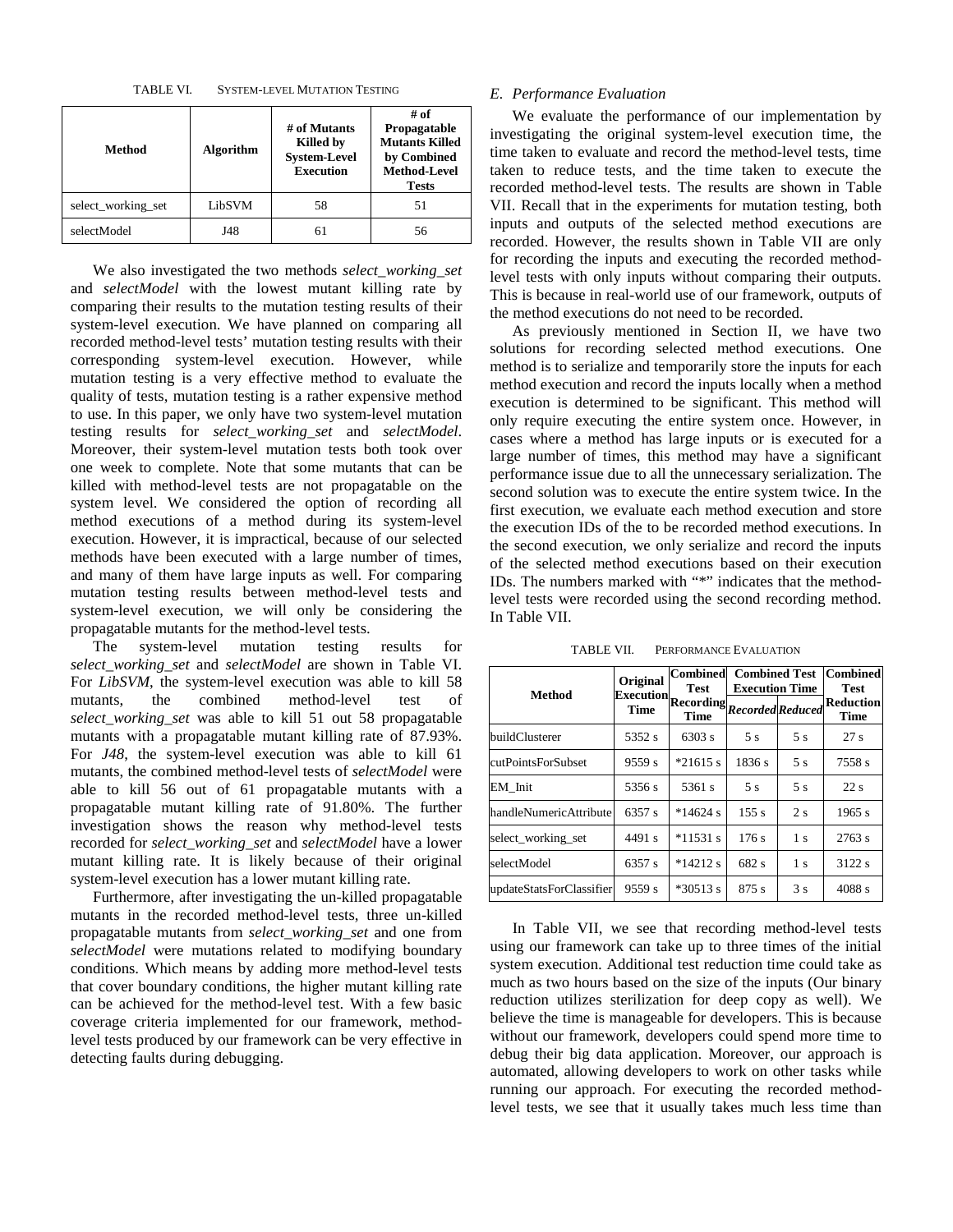executing the entire system, especially for the reduced tests, the execution time can range from as little as one second to five seconds. Overall, we believe that recording and reducing method-level tests using our framework will help developers save a lot of time and efforts in debugging big data applications.

#### IV. RELATED WORK

We first review previous work related to generating tests for big data applications. Csallner et al. proposed an approach that uses dynamic symbolic execution to automatically generate tests to test general *MapReduce* programs [5]. Morán et al. proposed *MRFlow,* a testing technique tailored to test *MapReduce* programs [11]. Morán et al. also proposed a technique to generate different infrastructure configurations for a given *MapReduce* application that can be used to reveal functional faults [10]. They also proposed an automatic test framework that can detect functional faults automatically [9]. Li et al. proposed a tool to generate test input data using input doing model information for testing *BigData* applications [8]. Previous work reported in [5, 9, 10, 11] focuses on generating tests that help to identify functional faults, i.e., faults that will cause the program to generate expected output for some configurations and invalid output for other configurations. In contrast, when a failure occurs for big data application, our work focuses recording existing method executions that preserves coverage as tests to facilitate the debugging of certain suspicious methods searching for the fault(s) that may have caused the failure observed at the system level.

Next, we review work related to debugging big data applications. Gulzar et al. proposed a tool BigDebug that simulates breakpoints to enable a developer to inspect a program without actually pausing the entire computation [13]. To help a user inspect millions of records passing through a data-parallel pipeline, BigDebug provides *guarded* data-parallel pipeline, BigDebug provides *guarded watchpoints*, which dynamically retrieve only those records that match a user-defined guard predicate. Li et al. proposed a technique that uses different annotators to debug the tracking data independently and their debugging results were collected for joint correction propagation for later analysis [15]. Our work is similar to Gulzar [13] and Li [15] regarding the debugging of big data applications without re-executing the potentially time-consuming original system-level execution. In contrast, our work focuses on recording significant methodlevel executions to be replayed for debugging instead of recording part of the system-level inputs [13] and log information [15].

Next, we review work related to recording program information and using them in unit test generation. Pasternak et al. proposed a technique that records interactions occurring during the execution of Java programs and used that information to construct unit tests automatically using GenUTest [16]. Orso et al. proposed a technique and conducted a feasibility study using SCARPE, a prototype tool, for selective capture and replay of program executions [12]. Similar to work presented in this paper, Orso's technique [12] can be used to automatically generate unit tests based on the

recorded information. Our work is similar to Pasternak [16] and Orso [12] regarding recording the method-level tests based on the system-level execution. In contrast, our work does not require complex instrumentation techniques on the target's bytecode [12], the instrumentation used in our implementation is simple and relies on certain code coverage criterion. And our implementation will work on any method, as long as their input variables implement Java Serializable, where GenUTest partially works on some inner classes and anonymous classes.

Next, we review work related to reducing input size for debugging purpose. Zeller et al. proposed a technique to isolate failure-inducing inputs on the system level to reduce work required for debugging using Delta Debugging [14]. Clause [22] et al. presented a technique based on dynamic tainting for automatically identifying subsets of a program's inputs that are relevant to a failure. Our work is similar to Zeller [14] and Clause [22] regarding reducing inputs based on certain aspects of the execution for debugging purpose. In contrast, we preserve coverage elements instead of failure, and using binary reduction for the dividing, which can have better performance than Delta Debugging and dynamic tainting.

## V. CONCLUSION & FUTURE WORK

 In this paper, we presented an approach to provide developers with concrete method-level tests that were recorded from the system-level input dataset and selected using edge, edge-pair, and edge-set coverage. Binary reduction is available for reducing method-level tests with large input. The set of method-level tests that are provided by our approach will help developers to effectively debug suspicious methods against properties of the original input dataset, and significantly reduce time required for debugging big data applications by avoiding the executions of other nonimportant methods while maintaining a high probability that the recorded tests will trigger failure(s) caused by the fault(s).

 For future work, our approach will involve developing techniques for automatic code static analysis that provides information for instrumenting the source code. Moreover, automatic code instrumentation for inserting code to record related coverage elements. We will also focus on designing more detailed experiments with more real-world big data applications, datasets, and coverage criteria to more precisely analyze the effectiveness of our approach.

## VI. ACKNOWLEDGMENT

 This work is supported by a research grant (70NANB15H199) from Information Technology Lab of National Institute of Standards and Technology (NIST).

 Disclaimer: Certain software products are identified in this document. Such identification does not imply recommendation by the NIST, nor does it imply that the products identified are necessarily the best available for the purpose.